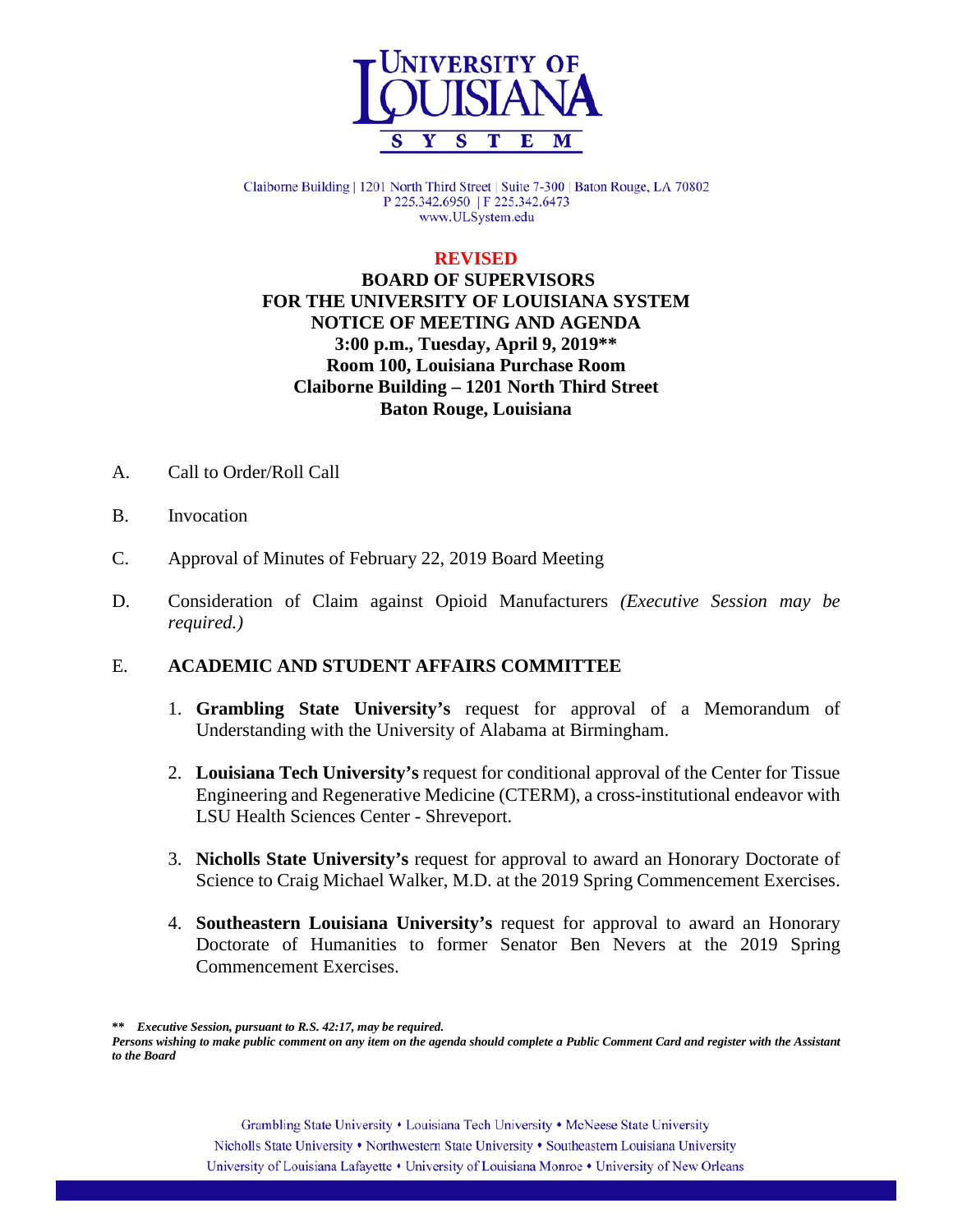- 5. **Southeastern Louisiana University's** request for approval to enter into a Memorandum of Understanding and a student exchange program with Jordan University of Science and Technology, Irbid, Jordan.
- 6. **Southeastern Louisiana University's** request for approval of *Vision 2025*.
- 7. **University of New Orleans'** request for approval of six new Undergraduate Certificates.
- 8. Other Business

#### F. **ATHLETIC COMMITTEE**

- 1. **McNeese State University's** request for approval of a contract with Ms. Kacie Cryer, Head Women's Basketball Coach, effective April 15, 2019.
- 2. **University of Louisiana at Lafayette's** request for approval of a contract with Mr. LaMar Morgan, Assistant Football Coach, effective February 22, 2019.
- 3. Other Business

### G. **FACILITIES PLANNING COMMITTEE**

- 1. **Louisiana Tech University's** request for approval to demolish Harper Hall.
- 2. **Louisiana Tech University's** request for approval to demolish Harris Hall.
- 3. **Louisiana Tech University's** request for approval of a Cooperative Endeavor Agreement with Caddo Parish School Board to expand educational and research offerings of the University and School District and allow the Caddo Parish School District to lease the Louisiana Tech University Shreveport Center pursuant to the authority vested in La. R.S. 17:3361.
- 4. **McNeese State University's** request for approval to demolish the Football Service Building at the Athletic Campus.
- 5. **University of Louisiana System's** request for approval to name the large conference room in Suite 7-300 of the Claiborne Building, Baton Rouge, the "Winfred F. Sibille Conference Room."
- 6. Other Business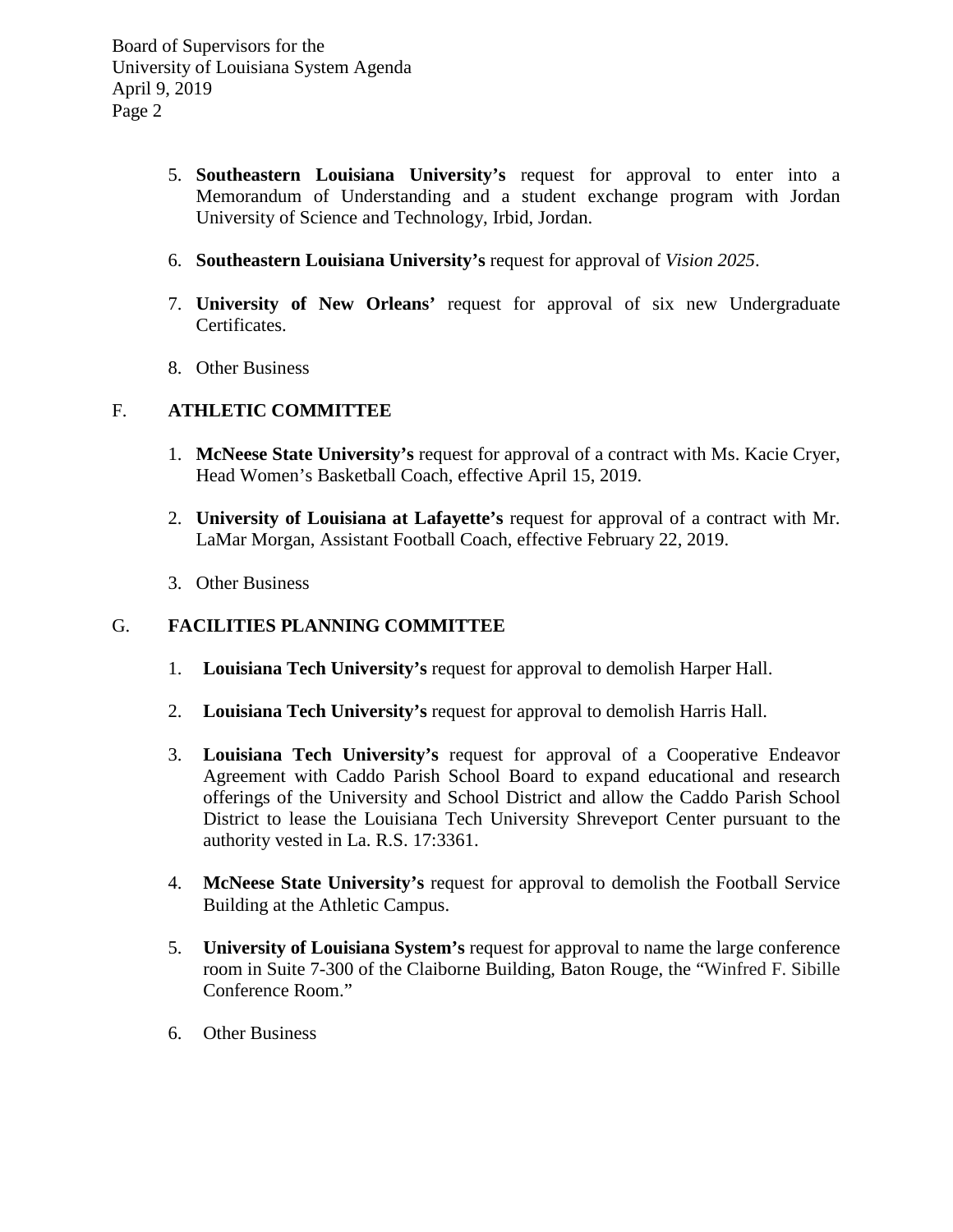Board of Supervisors for the University of Louisiana System Agenda April 9, 2019 Page 3

### H. **FINANCE COMMITTEE**

- 1. **University of Louisiana at Monroe's** request for approval to split the Tom & Mayme Scott Endowed Chair in Clinical Pharmacy Practice into two Endowed Chairs: (1) Tom & Mayme Scott Endowed Chair in Clinical Pharmacy Practice and (2) Tom & Mayme Scott Endowed Chair for Excellence in Pharmacy.
- 2. **University of New Orleans'** request for approval of a Cooperative Endeavor Agreement with InnoGenomics Technologies.
- 3. **University of Louisiana System's** recommendation to approve Campus Housing and Meal Plan Rates, Auxiliary Rates, Energy Surcharge, HB 152, and Non-Governmental Charges for Academic Year 2019-20.
- 4. **University of Louisiana System's** report of internal and external audit activity for the period of February 17 to April 4, 2019.
- 5. Other Business

#### I. **PERSONNEL COMMITTEE**

- 1. **Grambling State University's** request for approval to appoint Dr. Connie Walton as Interim Provost/Vice President for Academic Affairs effective May 11, 2019.
- 2. **McNeese State University's** request for approval to appoint Dr. Angelique Ogea as Dean for the Burton College of Education effective April 1, 2019.
- 3. **Southeastern Louisiana University's** request for approval to appoint Dr. Gabriel Willis as Dean of Students effective April 1, 2019.
- 4. Other Business

# J. **LEGISLATION COMMITTEE**

- 1. Update on 2019 Regular Legislative Session
- 2. Other Business

#### K. **SYSTEM PRESIDENT'S BUSINESS**

- 1. Personnel Actions
- 2. Compete LA Presentation and Recommendations